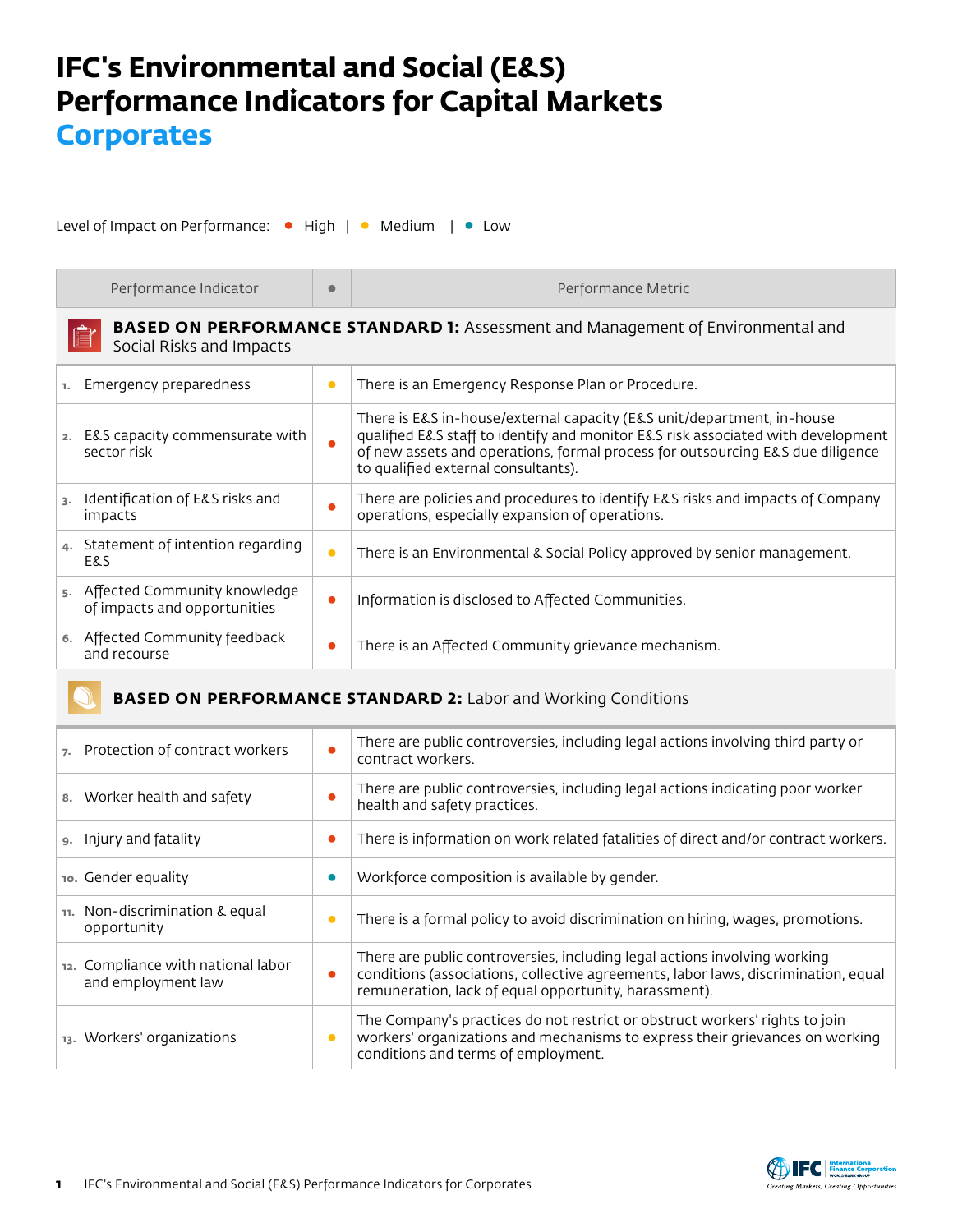| Performance Indicator                                                                                                                                                        | $\bullet$ | Performance Metric                                                                                                                                                                                                                                        |  |
|------------------------------------------------------------------------------------------------------------------------------------------------------------------------------|-----------|-----------------------------------------------------------------------------------------------------------------------------------------------------------------------------------------------------------------------------------------------------------|--|
| 14. Formal provisions to avoid sexual<br>harassment at work                                                                                                                  | $\bullet$ | There are formal arrangements to avoid sexual harassment at work, including<br>a sexual harassment policy with, at a minimum, a mechanism to file complaints<br>anonymously and confidentially and trained HR staff to review sexual<br>harassment cases. |  |
| 15. Worker feedback and recourse                                                                                                                                             | $\bullet$ | There is a worker grievance mechanism.                                                                                                                                                                                                                    |  |
| <b>SECTOR SPECIFIC RISKS:</b> Operations or supply chains in countries or sectors with a risk of forced or child labor (e.g. agri,<br>textiles, construction, agribusiness). |           |                                                                                                                                                                                                                                                           |  |
| 16. Forced and child labor in the<br>Company                                                                                                                                 | $\bullet$ | There are public controversies, including legal actions involving forced and child<br>labor in the Company's operations. *                                                                                                                                |  |
| 17. Forced and child labor in the<br>primary supply chain                                                                                                                    | $\bullet$ | There are public controversies, including legal actions involving forced and child<br>labor in the Company's primary supply chain. **                                                                                                                     |  |
| 18. Safe worker accommodation                                                                                                                                                | $\bullet$ | There are public controversies, including legal actions involving accommodation<br>(camps, dorms, etc.) such as health and safety (e.g. fire, water, sanitation,<br>overcrowding).                                                                        |  |

## **BASED ON PERFORMANCE STANDARD 3: Resource Efficiency and Pollution Prevention**

| 19. Impacts to water used by others |           | There are public controversies, including legal actions involving past or on-going<br>impacts to water used by others.                                                                                                       |
|-------------------------------------|-----------|------------------------------------------------------------------------------------------------------------------------------------------------------------------------------------------------------------------------------|
| 20. Pollution prevention and risks  |           | There are public controversies, including legal actions involving past or on-going<br>pollution risks (e.g. air or water emissions, soil or groundwater contamination,<br>waste disposal) from the Company/project.          |
| 21. GHG emissions                   | $\bullet$ | There is information on GHG emissions: Scope 1 and 2 (t), Scope 3 if relevant to<br>business activity, intensity (GHGs released in energy consumption for production<br>normalization factor [usually production or sales]). |
| 22. Resource efficiency             |           | There is an energy management system, cleaner production initiatives, resource<br>efficiency (i.e., energy, water, other resources and material inputs) metrics in<br>place.                                                 |

## **BASED ON PERFORMANCE STANDARD 4:** Community Health, Safety and Security  $\mathbb{R}$

| 23. Security force impacts to a<br>community                                                                                 |           | There are public controversies, including legal actions associated with major<br>security incidents involving the local community, including but not limited to<br>gender based violence and a statement, policy or code on security forces and<br>interaction with local community, including but not limited to gender based<br>violence. |
|------------------------------------------------------------------------------------------------------------------------------|-----------|---------------------------------------------------------------------------------------------------------------------------------------------------------------------------------------------------------------------------------------------------------------------------------------------------------------------------------------------|
| 24. Contribution to health impacts<br>upon a community                                                                       |           | There are public controversies, including legal actions involving contribution to<br>an increase of disease (HIV/Aids, malaria, etc.) to a community.                                                                                                                                                                                       |
| 25. Worker impacts on a community                                                                                            | $\bullet$ | There is a statement, policy or code on worker conduct and interaction with<br>local community, including but not limited to gender based violence.                                                                                                                                                                                         |
| <b>SECTOR SPECIFIC RISKS:</b> Companies/projects that construct or operate buildings and structures that are accessed by the |           |                                                                                                                                                                                                                                                                                                                                             |

**SECTOR SPECIFIC RISKS:** Companies/projects that construct or operate buildings and structures that are accessed by the public, or can threaten the safety of communities (bridges, dams, etc.).



L.

<sup>\*</sup> *See* **[IFC Good Practice Note on Adressing Child Labor in the Workplace and Supply Chain](https://www.scribd.com/fullscreen/16907676?access_key=key-2oqnn2931f6f53uk9alu)**[.](https://www.scribd.com/fullscreen/16907676?access_key=key-2oqnn2931f6f53uk9alu
)

<sup>\*\*</sup> *See* **[IFC Good Practice Note on Adressing Child Labor in the Workplace and Supply Chain](https://www.scribd.com/fullscreen/16907676?access_key=key-2oqnn2931f6f53uk9alu
)**.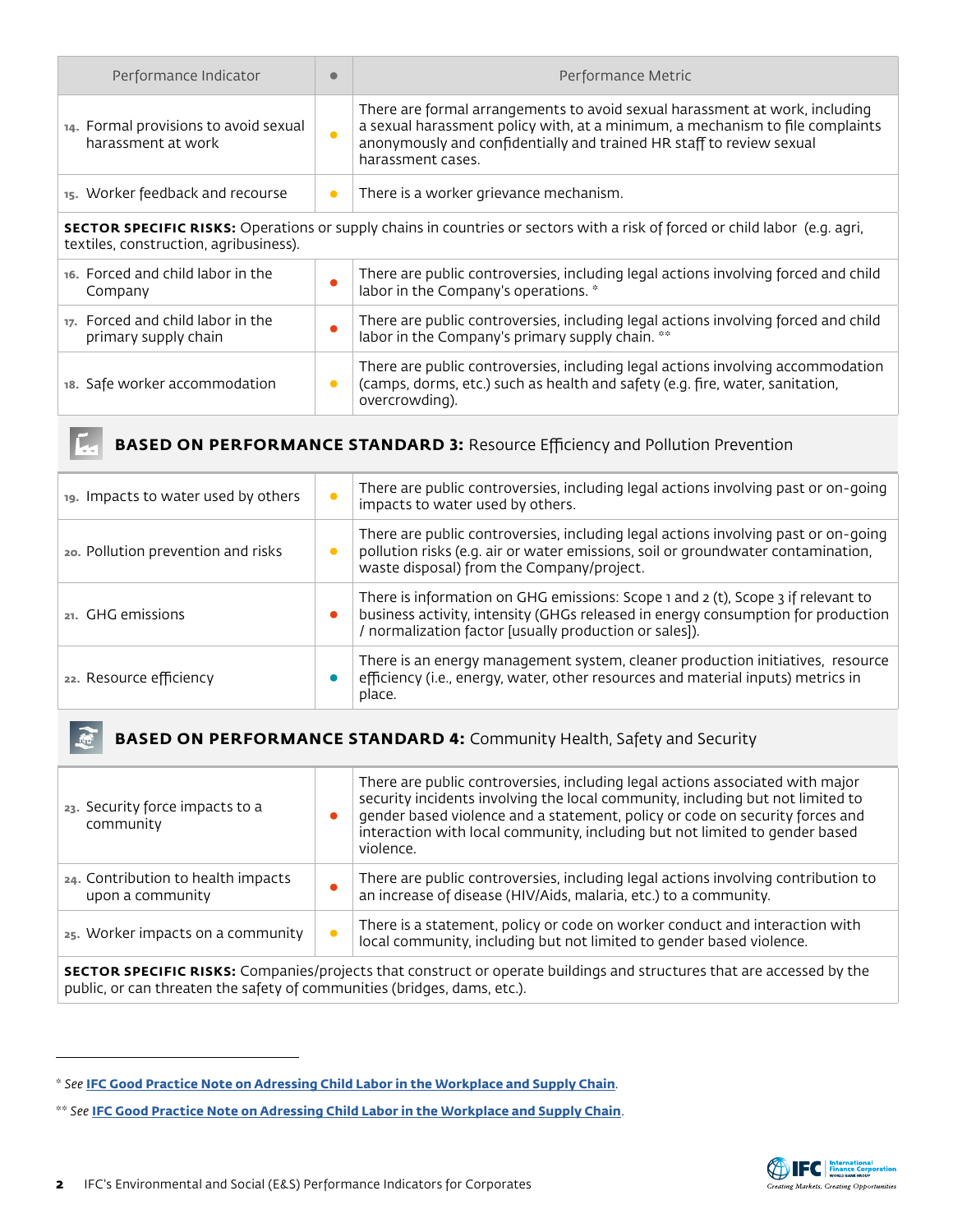| Performance Indicator                                                                                                                                                                                  | C         | Performance Metric                                                                                                                                                                              |  |
|--------------------------------------------------------------------------------------------------------------------------------------------------------------------------------------------------------|-----------|-------------------------------------------------------------------------------------------------------------------------------------------------------------------------------------------------|--|
| 26. Infrastructure failures that have<br>resulted in harm to the public                                                                                                                                | $\bullet$ | If the Company constructs or operates infrastructure (bridges, dams, tailing<br>dams, or ash ponds), there are public controversies, including legal actions<br>indicating harm to the public.  |  |
| 27. Fires or structural damage that<br>have harmed the public                                                                                                                                          | $\bullet$ | If the Company constructs or operates publicly accessed buildings or structures,<br>there are public controversies, including legal actions indicating harm to the<br>public.                   |  |
| <b>BASED ON PERFORMANCE STANDARD 5:</b> Land Acquisition and Involuntary Resettlement<br>(applicable to companies involved in land acquisition to develop new or extend existing assets)               |           |                                                                                                                                                                                                 |  |
| 28. Policy and process for social<br>impact assessment and land<br>acquisition                                                                                                                         | $\bullet$ | There is an environment & social management system and/ or land acquisition<br>policy & process.                                                                                                |  |
| 29. People/communities affected by<br>land acquisition                                                                                                                                                 | $\bullet$ | There are public controversies, including legal actions involving relocation and<br>loss of shelter or livelihoods for communities or individual households as a result<br>of land acquisition. |  |
| 30. Impacts involving economic<br>displacement                                                                                                                                                         | $\bullet$ | There are public controversies, including legal actions that the Company/project<br>has resulted in peoples' livelihoods being negatively affected from economic<br>displacement                |  |
| <b>BASED ON PERFORMANCE STANDARD 6:</b> Biodiversity Conservation and Sustainable Management<br>of Living Natural Resources (applicable to companies with impacts on natural and modified habitats and |           |                                                                                                                                                                                                 |  |

wildlife and ecosystem services)

| 31. Impact on ecosystem services                                                                                                                           | Ċ         | There are public controversies, including legal actions involving people not<br>having enough water, food or suffering from the effects of larger storm events<br>(flooding, loss of land, salinization of soil/water, etc.) because of the Company/<br>project.                                                                                                                                                                   |
|------------------------------------------------------------------------------------------------------------------------------------------------------------|-----------|------------------------------------------------------------------------------------------------------------------------------------------------------------------------------------------------------------------------------------------------------------------------------------------------------------------------------------------------------------------------------------------------------------------------------------|
| 32. Impacts to legally protected/<br>internationally recognized areas                                                                                      | $\bullet$ | The Company/project is located in legally protected/ internationally recognized<br>areas.                                                                                                                                                                                                                                                                                                                                          |
| 33. Impacts to International Union<br>for the Conservation of Nature<br>(IUCN) Vulnerable, Endangered<br>and Critically Endangered species<br>and habitats | $\bullet$ | The Company/project is located in an area known to contain International<br>Union for the Conservation of Nature (IUCN) Vulnerable, Endangered and<br>Critically Endangered species and habitats.                                                                                                                                                                                                                                  |
| 34. Impacts on natural habitats                                                                                                                            | $\bullet$ | The Company operations affect natural habitats.                                                                                                                                                                                                                                                                                                                                                                                    |
| 35. Protection of habitats and<br>biodiversity management                                                                                                  | $\bullet$ | There is a statement, code or policy on biodiversity management; The Company<br>has integrated biodiversity conservation into its environmental and social<br>management system.                                                                                                                                                                                                                                                   |
| 36. Proactive policy to avoid locating<br>projects in legally protected/<br>internationally recognized areas                                               | $\bullet$ | There is a statement, code or policy to avoid locating projects in Natural or<br>Mixed World Heritage Sites (WHS) and Alliance for Zero Extinction (AZE) Sites;<br>stating that the Company will work in alignment with management plans for<br>protected areas and internationally recognized areas for biodiversity; and avoid<br>locating projects in Key Biodiversity Areas and Protected Area Management<br>Categories I-III. |